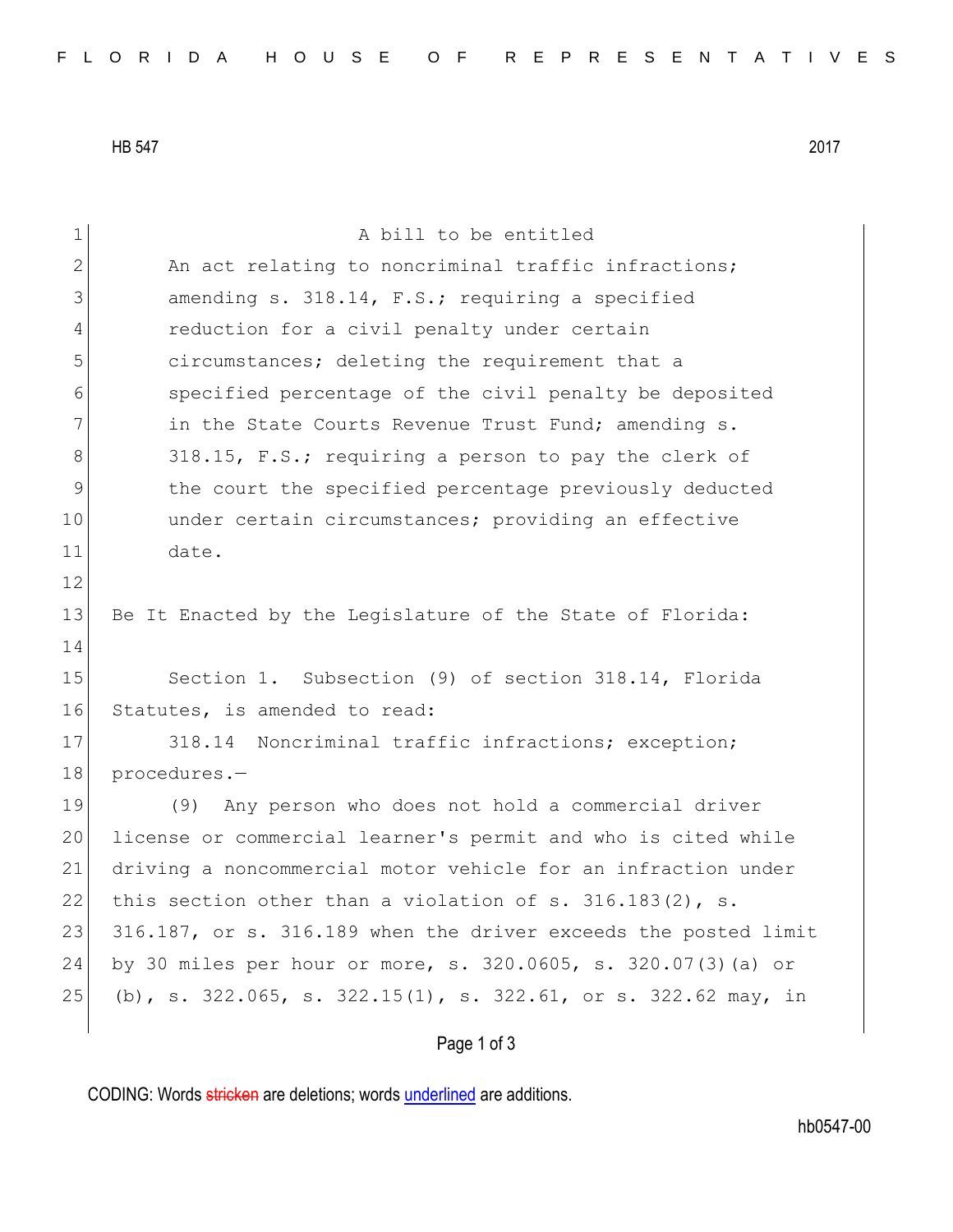HB 547 2017

26 lieu of a court appearance, elect to attend in the location of 27 his or her choice within this state a basic driver improvement 28 course approved by the Department of Highway Safety and Motor 29 Vehicles. In such a case, adjudication must be withheld; and 30 points, as provided by s. 322.27, may not be assessed; and any 31 civil penalty that is imposed under s. 318.18(3) must be reduced 32 by 18 percent. However, a person may not make an election under 33 this subsection if the person has made an election under this 34 subsection in the preceding 12 months. A person may not make 35 more than five elections within his or her lifetime under this 36 subsection. The requirement for community service under s. 37 318.18(8) is not waived by a plea of nolo contendere or by the 38 withholding of adjudication of quilt by a court.  $\pm f$  a person 39 makes an election to attend a basic driver improvement course 40 under this subsection, 18 percent of the civil penalty imposed 41 under s. 318.18(3) shall be deposited in the State Courts 42 Revenue Trust Fund; however, that portion is not 43 purposes of s. 28.36 and may not be used in establishing the 44 budget of the clerk of the court under that section or s. 28.35. 45 Section 2. Paragraph (b) of subsection (1) of section 46 318.15, Florida Statutes, is amended to read: 47 318.15 Failure to comply with civil penalty or to appear; 48 penalty.-49 (1) 50 (b) However, a person who elects to attend driver

## Page 2 of 3

CODING: Words stricken are deletions; words underlined are additions.